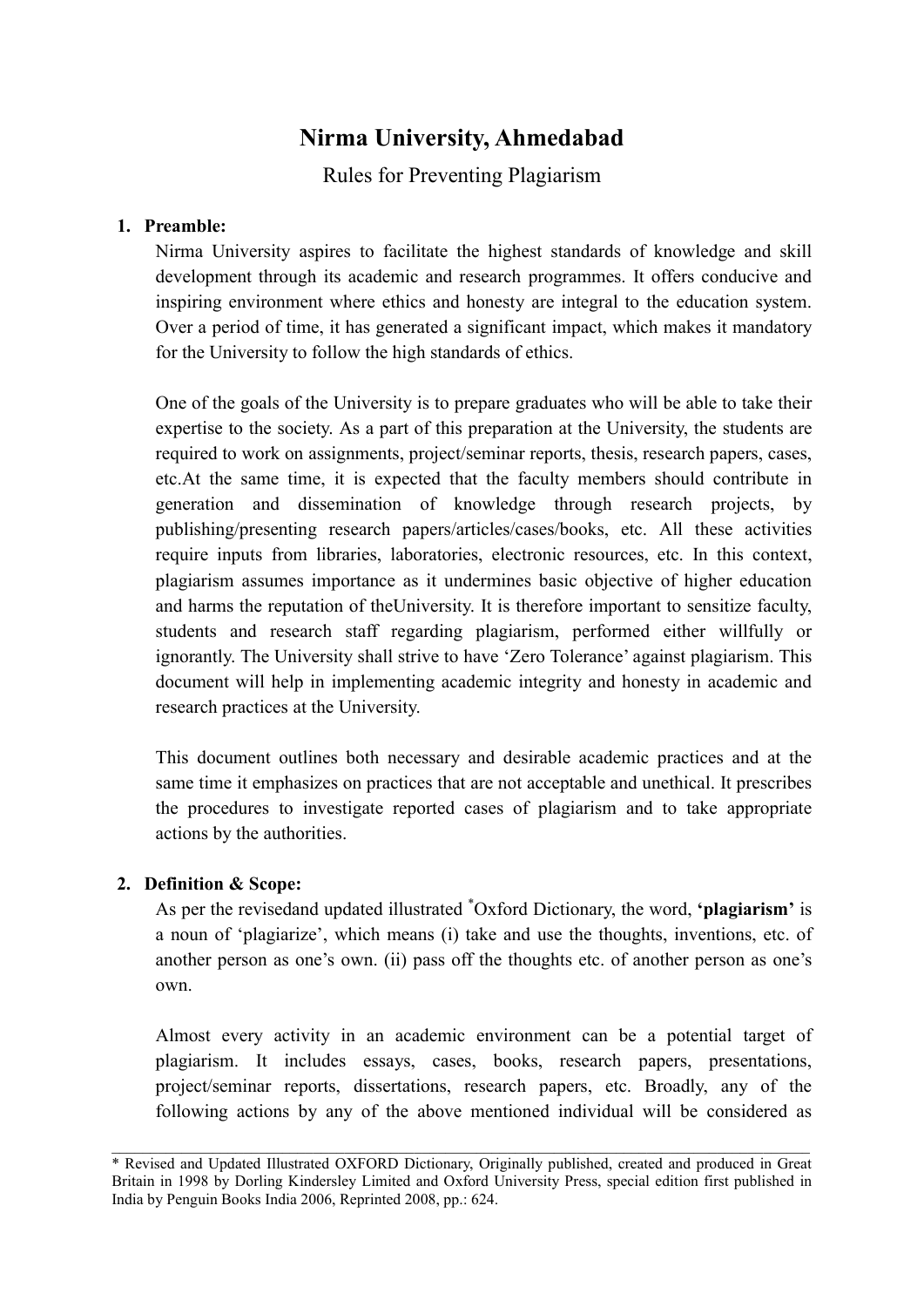plagiarism:

- i) Reproduction of someone else's work, in part or whole, without permission and presenting it as one's own work
- ii) Buying/stealing/copyingassignments, experimental results, etc.
- iii) Reproducing by copying a section of a book or an article/report/dissertation without proper citation
- iv) Copying figures/charts/graphs/images without acknowledging or claiming it/them as one's own
- v) Quoting from a source *word for word* without giving reference
- vi) Putting someone else's ideas without proper citation
- vii) Paraphrasing
- viii) Self-Plagiarism: reproducing/publishing one's own published work, in part or whole, without referring to earlier published work

Notwithstanding anything containing clause (i)-(viii), any other activity falling under the ambit of academic dishonesty, may also be covered under these rules.

These Rules for preventing Plagiarism are applicable to the students, faculty and staff members, research scholars, recognized Ph.D. guides and researchers of the University.

#### 3. Precautionary Measures to Prevent the Plagiarism:

In order to prevent plagiarism, the University and the constituent institutes should take the following precautionary measures:

- i) A copy of 'University Rules for Preventing Plagiarism' should be made available to all the students, faculty, staff, research fellows and collaborative organizations. A copy of the same should be put on the University Website.
- ii)The viewpoint of University on,'Plagiarism and Rules on Plagiarism' should be included in Students'Handbook.
- iii) The writing skill including, Research Papers, Thesis, Reports, Cases, etc. should be covered as part of the syllabus of 'Research Methodology' course of PG/Ph.D.
- iv) For the awareness of the faculty members, the University should arrange special seminars/workshops on Plagiarism related topics on regular basis. The same should be covered as part of Induction/Orientation Programmes organized for the faculty members by the ADR Cell.
- v)All constituent Institutes/Departments should organize lecture(s) on plagiarism related topics for all the newly admitted students as part of Orientation Programmes.
- vi) For all PG/Ph.D. students the constituent institutes should organize rigorous workshop(s) coveringthe topics like, plagiarism, plagiarism detection, its consequences, preventive measures and the University Rules for Plagiarism, etc.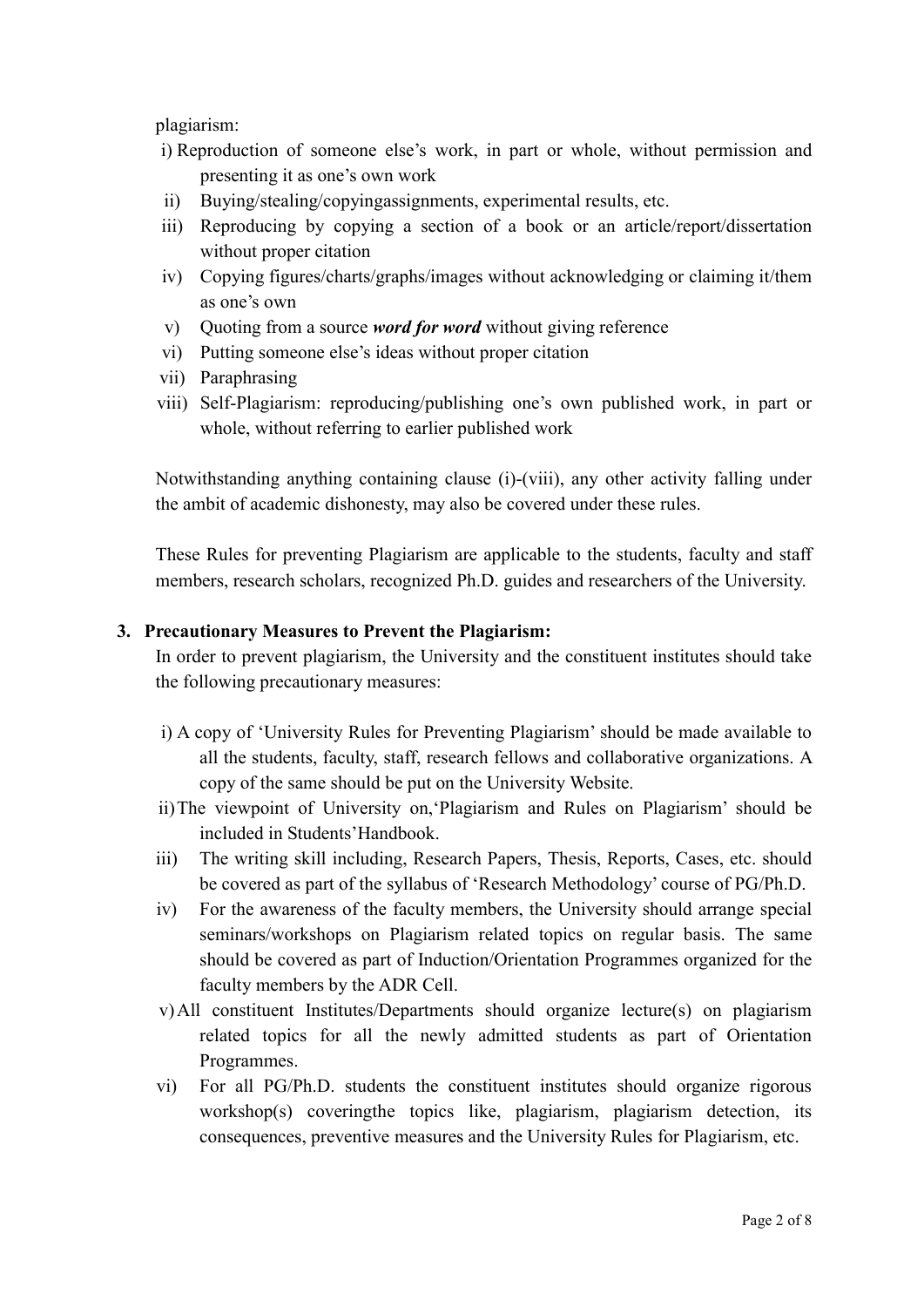- vii) The training programme on the use of Plagiarism Detection Software Tools should be organized for the students, faculty, staff and research fellows.
- viii) All Project/Seminar Reports, PG Dissertations, Ph.D. Thesis, Research Papers, Cases and any such documents are to be checked with the standard Plagiarism Detection Software Tool, prescribed by the University. In case of Project/Seminar Reports, PG Dissertations, Ph.D. Thesis, the concerned student will have to submit a Plagiarism Report generated by a software tool (prescribed by the University) to the Department/Institute/University with a signature of the concerned Guide/Supervisor.
- ix) The students submitting any kind of research work in form of reports/thesis must provide a 'Certificate of Originality of Work' with signature of the concerned Guide/Supervisor.
- x)In order to avoid copying in course assignments, it is preferred that the faculty members should design assignments that encourage the students to analyze or evaluate rather than asking them to collect, describe or present some information, data, etc.
- xi) The libraries of the constituent institutes of the University shall arrange latest books on 'Plagiarism & Related Issues'.

# 4. Guidelines for the Faculty Members, Guides/Supervisors, Students, and Research Scholars:

In order to prevent the plagiarism, the following guidelines for the Faculty Members, Guides/Supervisors,Students and Research Investigators are suggested:

#### 4. 1 Guidelines forthe Faculty Members and Guides/Supervisors:

- i) Insist that the ideas implemented are original, or derived from existing theory with significant contribution from the project team members.
- ii) If copyrighted material from outside source is used in the project work, then the permission from the original author must be obtained and clearly mentioned in the report.
- iii) Ask student at every phase of the project how their work is different from others.
- iv) Discuss with the student, the ethical issues in teaching-learning and the role of researcher in society, so that student gets sensitized towards plagiarism and be ethical.
- v) Set a high quality standard for the students and also provide motivation by appreciating the good work of students in front of the research community time-to-time.
- vi) Encourage student for time management and proper project planning.
- vii) While assigning course work to students, be creative in designing assignment such that the student while answering has no other way than originality.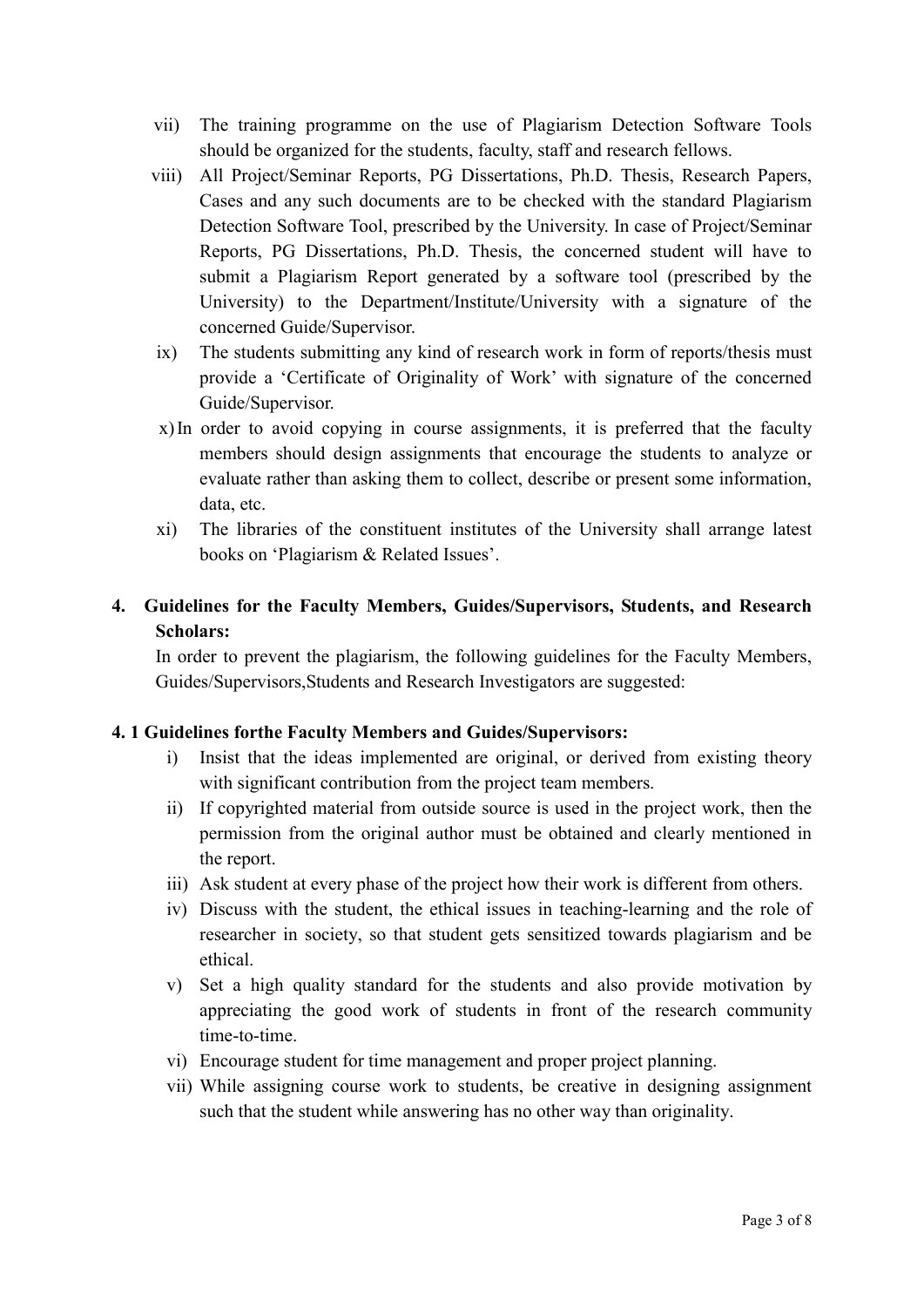- viii)Spread awareness in students / research community that research papers / proposals with plagiarism may get black listed by the research organization. Also discuss the different levels of penalties of plagiarism.
- ix) Try to use and also teach the students the usage of antiplagiarism software. Insist to check every paper and project report on such software before submission.

In case of any kind of plagiarism found in the PG/Ph.D. thesis, the concerned guide/co-guide will be responsible and the committee may recommend to the Director General for necessary actions.

# 4. 2 Guidelines for the Students and Research Scholars:

- i) Use the source material to study the preliminary requisites only, and not to replicate something readily available. Mention proper reference of the source material in project report.
- ii) Always try to innovate i.e. find out a new method to solve the research problem.
- iii) If the existing solution is used, then always try to add somewhat new contribution by improving the performance of the existing system.
- iv) While implementing the existing system, try to find out a different method of implementation instead of using the existing method. The end results in both cases may be the same, however compare the system parameters and prove your system somewhat better in execution.
- v) Instead of implementing existing applications, try to find out new application of the existing theory / technology.
- vi) Regularly either discuss or publish the research work over internet for others to comment so that there is an automatic check on plagiarism for the work done.
- vii) Directly use of the data, conclusions, and results of some other researchers shall not be used stating that these are the original findings of the proposed work. On the contrary, due acknowledgement/reference is to be given for the work already done and referred for the proposed research.
- viii)Consent of a guide or co-authors to be taken before submitting the paper or presenting any research work.

#### 5. Identification of Plagiarism:

The following method(s) can be used alone or in combination for identification of plagiarism:

- i) Checking an individuals' work using a standard Plagiarism Detection Software Tool, as prescribed by the University.
- ii) Examination of assignments for specific sentences or unusual phrases taken from known sources.
- iii) Comparison of written assignments of two or more students having similar assignment questions,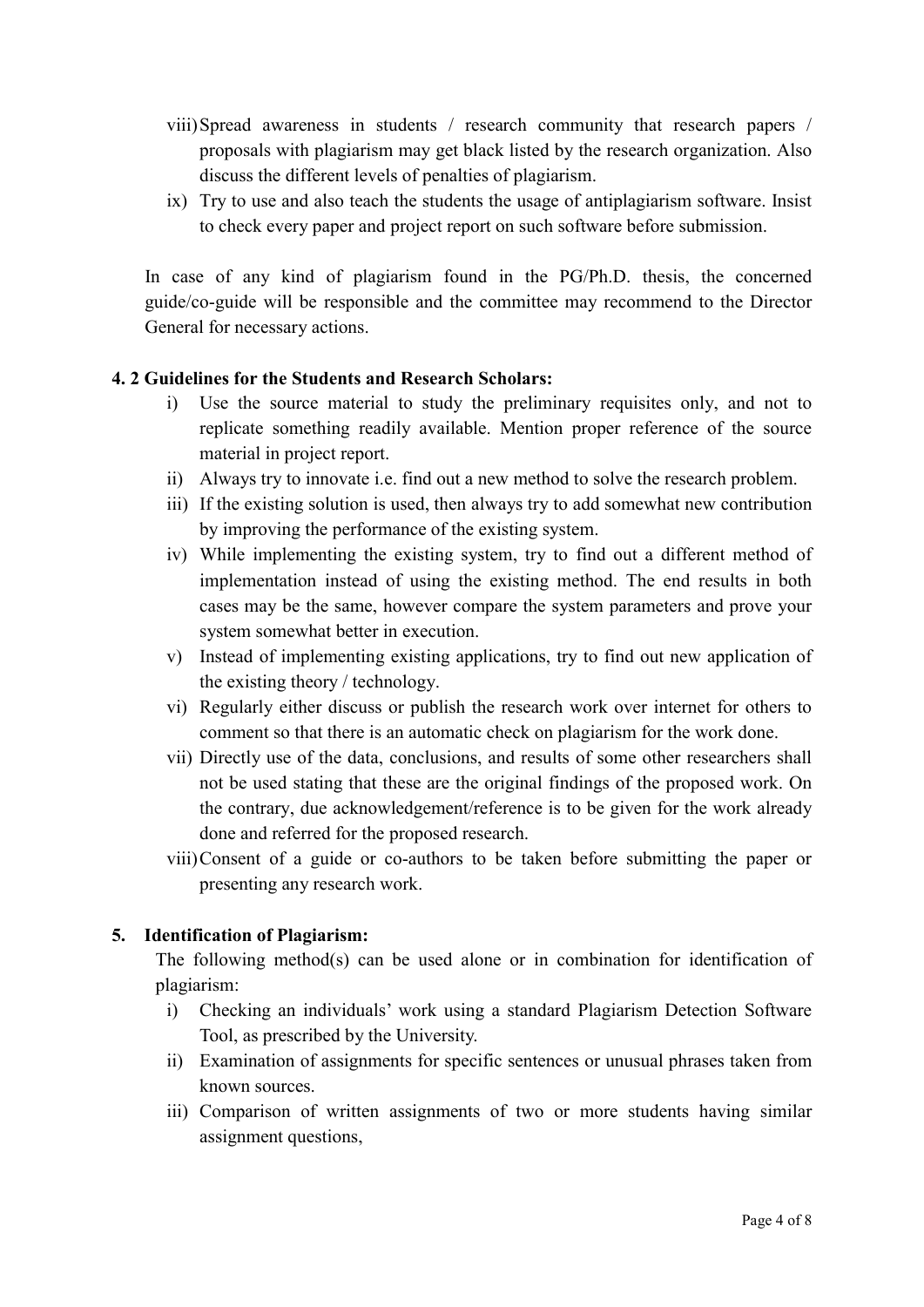iv) Also, the researchers may be asked to provide evidence of their research. Clear examples or a record of research effort will assist them to prove that no plagiarism has occurred.

# 6. Method of Inquiry in the Matter of Complaint of Plagiarism:

For any reported case/complaint of Plagiarism, there will be two separate committees for inquiry, (i) Institute Level Committee (ii) University Level Committee. The composition of the committees, their functions and the method of inquiry are described below:

#### 6. 1 Institute Level Committee:

There shall be an Institute Level Committee to inquire into the matter of the alleged plagiarism against under-graduate and post-graduate students of the Institute.

The following items will be covered under the purview of the Institute Level Committee:

- i) Plagiarism in any component of the Continuous Evaluation (CE)by the UG/PG students
- ii) Plagiarism in Major/Minor Projects and Seminar Reports by the UG Students

In case of major plagiarism the committee will recommend the concerned HoI to forward it to the University Level Committee.

The Committee shall inquire into the matter of allegations and shall make necessary recommendations to the Head of the Institute (HoI) in this regard for penalty.

The Committee shall comprise:

- i) Chairman
- ii) Two Faculty Members
- iii) Secretary

The concerned HoIwill nominate one of the senior faculty members of the Institute as the Chairman and two other Professors / Associate Professors in the subject area of the alleged plagiarism as the members of the committee. Assistant Registrar / Deputy Registrar of the Institute shall work as the Secretary.

#### 6. 2 University Level Committee:

There shall be a University Level Committee to inquire into the matter of the alleged plagiarism against doctoral students, faculty, staff& research scholars of any constituent Institute of the University and any related matter received from the Institute Level **Committee**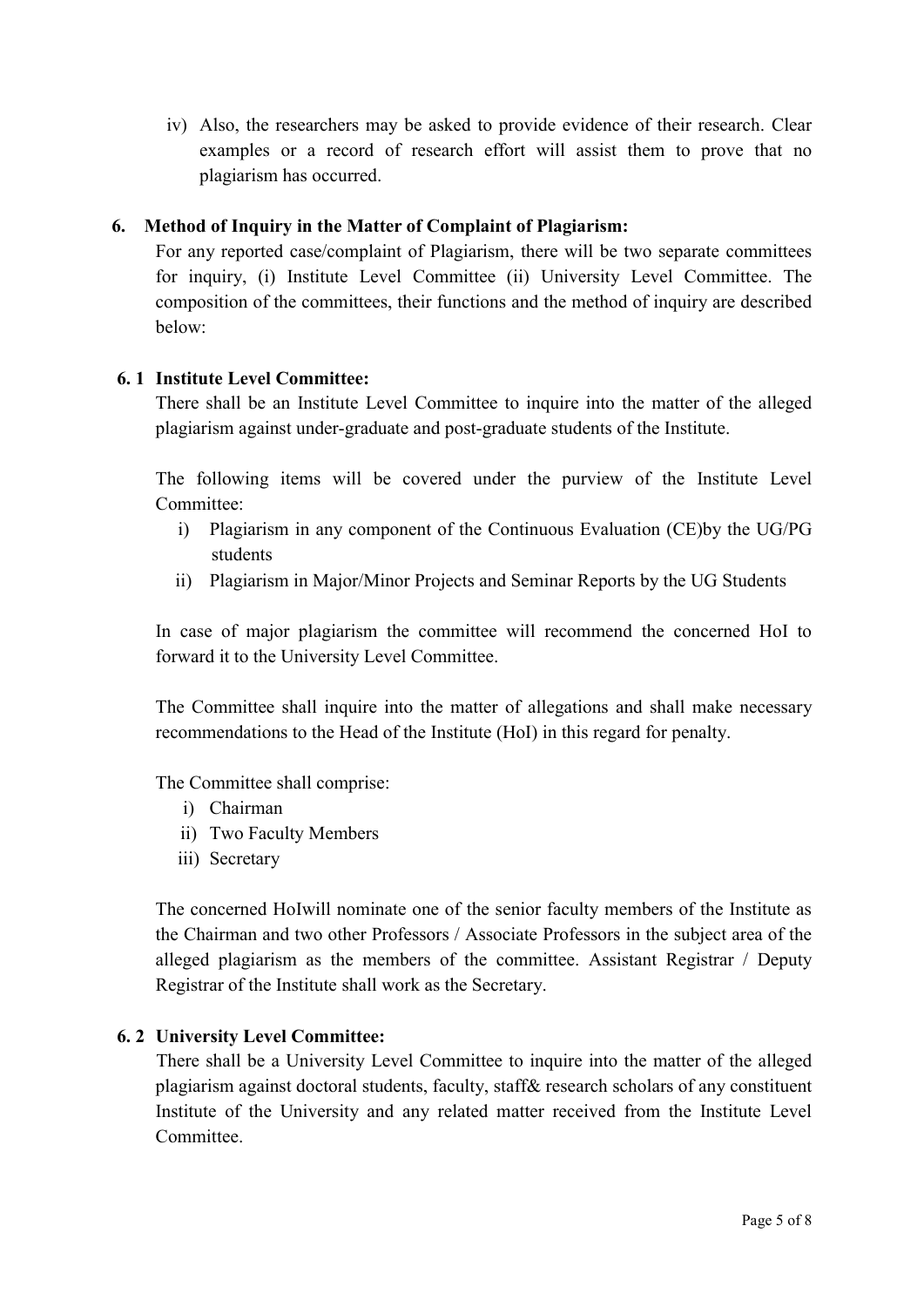The following items will be covered under the purview of the University Level Committee<sup>.</sup>

- i) Plagiarism in any form by the Faculty, Staff and Research Scholars of the University. This will cover research findings, research papers, articles, books, reports, cases, etc.
- ii) Plagiarism in Thesis/Dissertation, research findings, research papers, books, reports, etc. by the PG/Ph.D. Students

The Committee shall inquire into the matter of allegations and shall make necessary recommendations to the Director General in this regard.

The Committee shall comprise:

- i) Chairman
- ii)Two Faculty Members
- iii) Secretary

The Dean-Faculty of Doctoral Studies & Research (FDSR) shall act as the Chairman of the Committee. The two other faculty members will be nominated by the Director General. The Deputy Registrar (Exam) of the University shall act as the Secretary in case of plagiarism by the students, whereas the Executive Registrarof the University shall act as the Secretaryin case of plagiarism by the Staff, Faculty and the Research Scholars.

#### 6. 3 Procedure to be adopted by the Committees:

On receiving application(s) of alleged plagiarism, the Committee(s) will comply the following steps with the principles of procedural fairness protecting the rights of the alleged. These rights includes right to:

- i) Be informed of the allegations against them in sufficient detail to enable them to understand the precise nature of the allegations and to properly consider and respond.
- ii)Within one-week of time respond to the allegations against him /her.
- iii) The matter to be resolved in two weeks' time after responding to the allegations.

#### 6. 4 Identification and Assessment of Alleged Plagiarism

For any reported case of the plagiarism, the Committee will first confirm prima facie if there is plagiarism or not. In a case of plagiarism, it will also decide the degree of plagiarism. The Committee will then submit its report along with its recommendations in terms of penalty to the HoI (in case of Institute Level Committee) orto the Director General (in case of University Level Committee). Depending upon the report and the recommendations of the Committee, the concernedHoI / Director General will decide the action to be taken.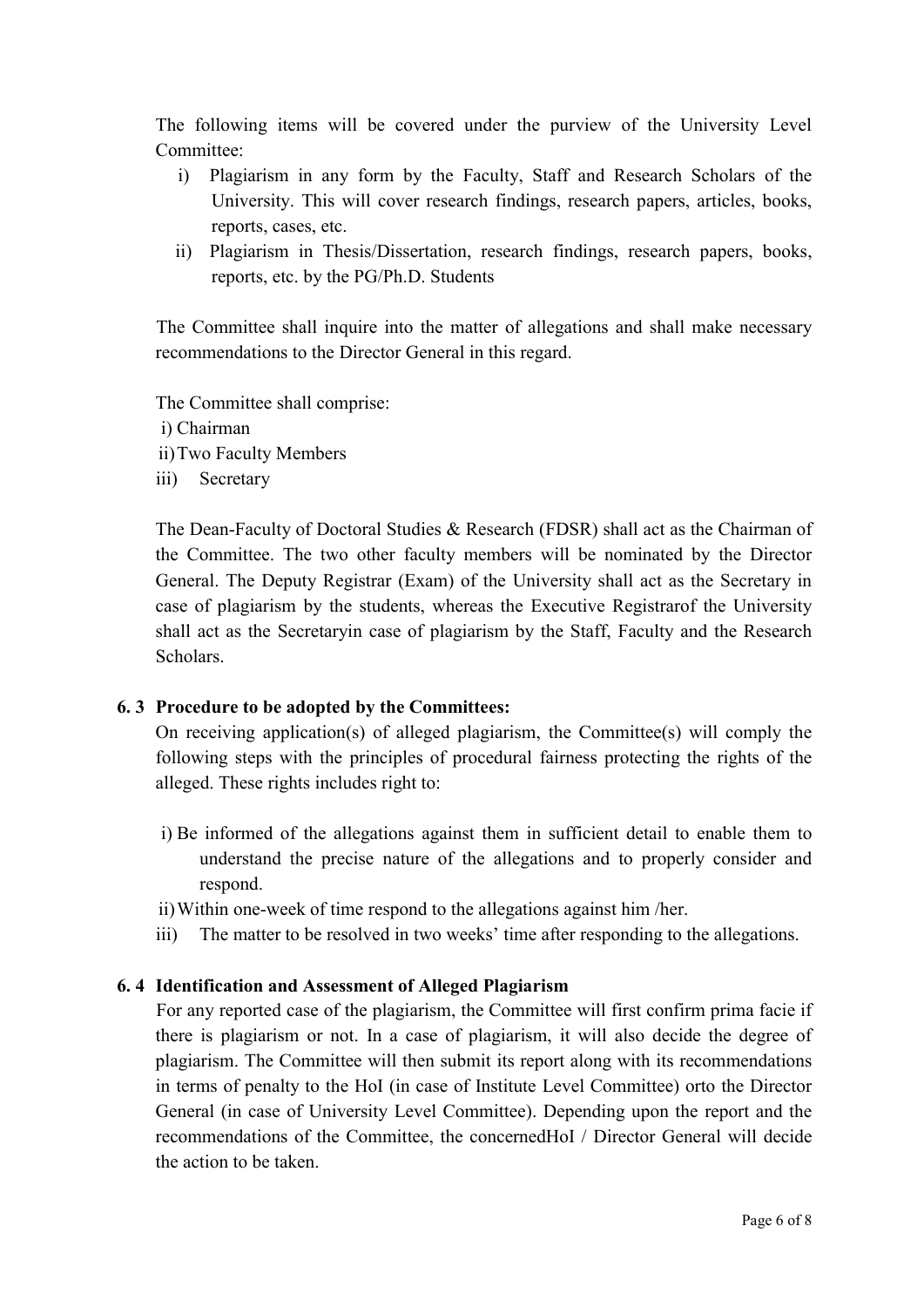#### 7. Provision of Penalty:

In case of violation of any of the above Rules by any individual, the competent authority will take necessary actions against the person concerned. The following provisions of penaltiesare made:

# 7.1 Provision of Penalty - Institute Level Committee:

- i) Written Warning (only once)
- ii) Cancellation ofresults of component(s) of CE in which plagiarism is found
- iii) Cancellation of results of all components of CE

# 7.2 Provision of Penalty - University Level Committee:

#### Minor Penalties for Faculty Members and Staff:

- $i)$ <sup>\$</sup>Censure
- ii) <sup>#</sup>Withdrawal of PG guide ship
- iii)  $\text{w}$ Withdrawal of Ph.D. guide ship

#### Major Penalties for Faculty Members and Staff:

- i)  $$Withouting of Increment(s)$
- ii)  ${}^{s}$ Reduction to a lower stage in the time scale of pay for a specified period of time
- iii) <sup>\$</sup>Reduction to a lower time scale of pay, grade, post or service
- iv) <sup>\$</sup>Removal from service which shall not be disqualification for future employment under the University
- v) <sup>\$</sup>Dismissal from service, which shall ordinarily be a disqualification for future employment under the University

<sup>\$</sup>If any of the listed minor/major penalty is/are not covered under the Regulations for Discipline & Appeal Rules for the Employees working under the University  $\&$  its Institutes (Published vide Notification no. NU-759 dated 19.11.2005, BoG Mtg.-26.10.2005, reso.-11), the necessary amendments should be made.

# If the mentioned penalty is not covered under the Regulations for Recognition of Post-Graduate Teachers in the University (Published vide Notification no. NU-426 dated 12.1.2004, BoG Mtg.-6.12.2003, reso.-6), the necessary amendments should be made.

 $K$ <sup>R</sup>Ifthe mentioned penalty is not covered under the Regulations for Academic Regulations for Ph.D. Programme the necessary amendments should be made.

#### Penalties for the PG/Ph.D. Students:

i) \*\*Cancellation of PG/Ph.D. registration